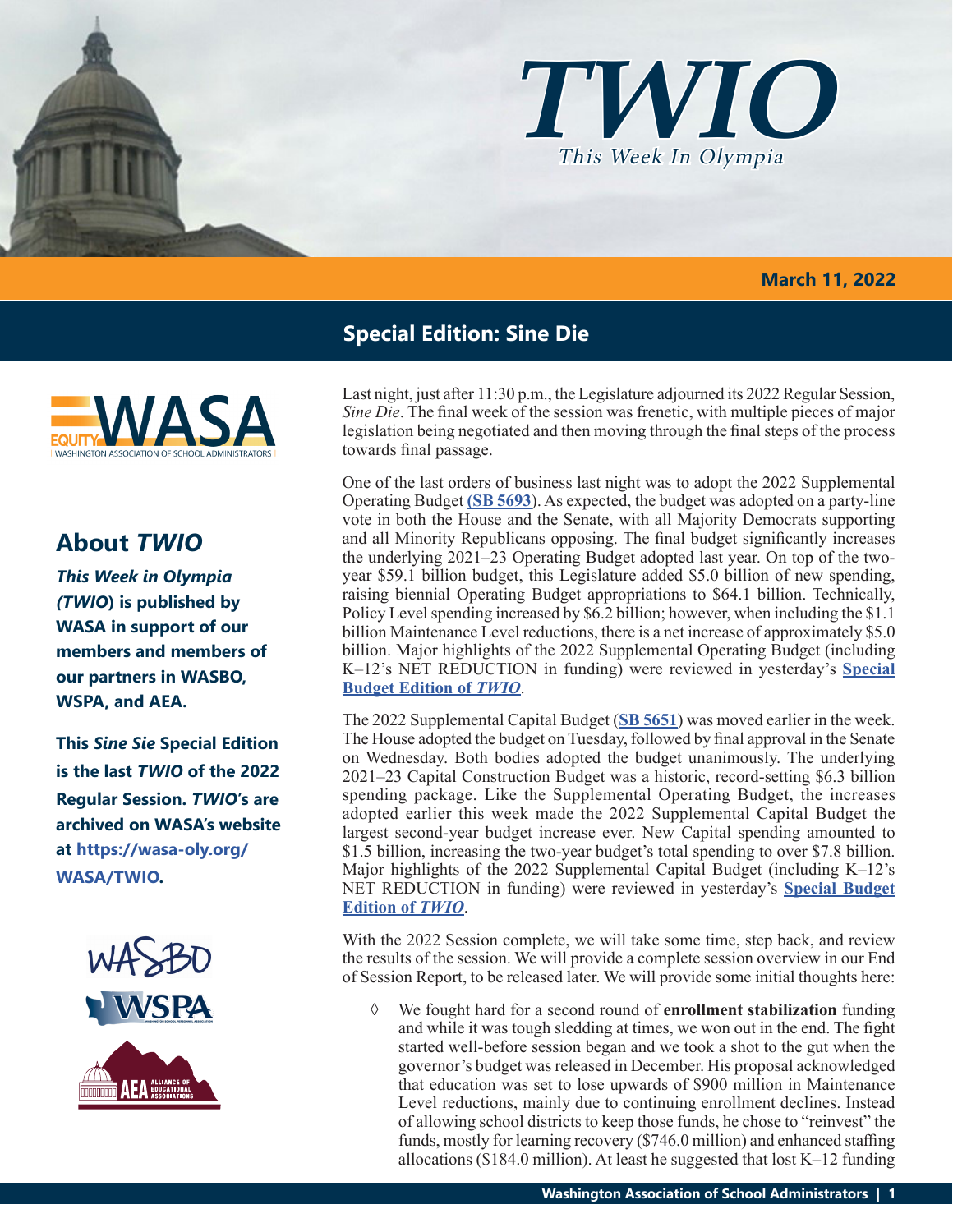## *This Week in Olympia:* **Special Edition:** *Sine Die Continued*

NOTE: WASA staff is currently working on our annual End of Session Report, which will include full details of the 2022 Supplemental Operating Budget and the 2022 Supplemental Capital Budget, along with a comprehensive review of the many education-related bills the Legislature addressed this session. It will be emailed to all *TWIO* subscribers (and available on the WASA website) as soon as it is completed.

#### *WASA Legislative Report Podcast*



*The Podcast will be available on a regular basis on the*  **[WASA website](http://app.leg.wa.gov/billsummary?Year=2021&BillNumber=1630)***, or* **[subscribe to the Report](http://app.leg.wa.gov/billsummary?Year=2021&BillNumber=1629)** *via multiple podcast apps.*

be returned to K–12, unlike his 2021 proposal. Last session, his idea was to reinvest K–12's "savings" to "meet critical needs, while using the rest to help balance the budget."

Many legislators objected to providing more enrollment stabilization, arguing that enrollment declines were not a short-term, pandemic-related dip in enrollment, but a trend. Those legislators began to protest the funding of "ghost students"—which only reminded us that most legislators simply do not understand how schools are funded. These legislators were supported by the supposed 10,000-member strong **[Conservative Ladies of](https://conservativeladiesofwa.com/) [Washington](https://conservativeladiesofwa.com/)** (who understand school funding even less than legislators). They flooded Committee hearings, with hundreds of members signing in "Opposed"—to this and other education priorities. Luckily, we only had to contend with one or two of their members ever choosing to testify providing 60-120 seconds of misinformation.

We argued that school district budgets were adopted relying on the state's Caseload Forecast Council's enrollment projections and, more importantly, the funding that legislators provided in the 2021–23 Operating Budget. When legislators argued that school districts simply needed to "reset" budgets and staffing, we tried to remind them that staff are locked in and due to contractual obligations we cannot just eliminate staff—which means, mid-year funding cuts require trimming or eliminating programs.

Fortunately, we had several legislative champions who were willing to go to bat for us. Ultimately, the 2022 Supplemental Operating Budget provides almost \$350.0 million for enrollment stabilization, providing support to 230 school districts that continue to have enrollment declines. Funding also supports Local Effort Assistance. This is extremely positive; however, this major investment (which is technically not an increase, but a protection of funding previously appropriated to school districts) is one-time funding—and is funded with federal Coronavirus State Fiscal Recovery Funds. This is an important foundational investment in 2022, but it will zero out in 2023–25.

 $\Diamond$  Since the Prototypical School Funding Model was first implemented in 2010—with a commitment from the Legislature to regularly review and update **staffing allocations**—we have been fighting for enhancements to ensure state-funded staffing meets reality. Legislators annually balked at their commitment, which prompted a citizen Initiative (**[I-1351](https://leg.wa.gov/House/Committees/OPRGeneral/Documents/2014/I-1351Summary.pdf)**) to force the Legislature's hand. I-1351 was overwhelmingly adopted in 2014. It included updated staffing allocations, along with a phase-in schedule, beginning in the 2015–17 biennium, with full funding by the 2017–19 biennium. Almost immediately, the 2015 Legislature adopted legislation to delay funding by four years—then repealed the citizen-adopted staffing ratios and implementation schedule in 2017, as a part of **[HB 2242](https://app.leg.wa.gov/billsummary?BillNumber=2242&Initiative=false&Year=2017)** (*McCleary* "solution").

In 2022, the stars seemed to align. The **[School Funding Coalition](https://wasa-oly.org/WASA/images/WASA/4.0 Government Relations/4.3 Current Issues/Download_Files/2022 SFC Priorities 10-14 Final .pdf)** (the reconstituted Local Funding Workgroup), led by WASA and WASBO, representing seven statewide education associations, renewed our singular focus on advocating for enhancements to staffing allocations. In September, Superintendent Reykdal included phased-in **[enhanced allocations for](https://www.k12.wa.us/sites/default/files/public/communications/2021docs/P4-Equitable-and-Sufficient-Access-to-Physical-Social-and-Emotional-Support-Staff.pdf) [school nurses](https://www.k12.wa.us/sites/default/files/public/communications/2021docs/P4-Equitable-and-Sufficient-Access-to-Physical-Social-and-Emotional-Support-Staff.pdf)** as a part of his 2022 Decision Package. Shortly after, Governor Inslee took it a step further and included increased staffing levels for school nurses, social workers, counselors, and psychologists in his **[2022 Supplemental Operating Budget Request](https://ofm.wa.gov/sites/default/files/public/budget/statebudget/highlights/budget22/07_Education2022.pdf)**. And just about every education association included the issue on their 2022 Legislative Platform—from PTA to WEA, and from PSE to Stand for Children.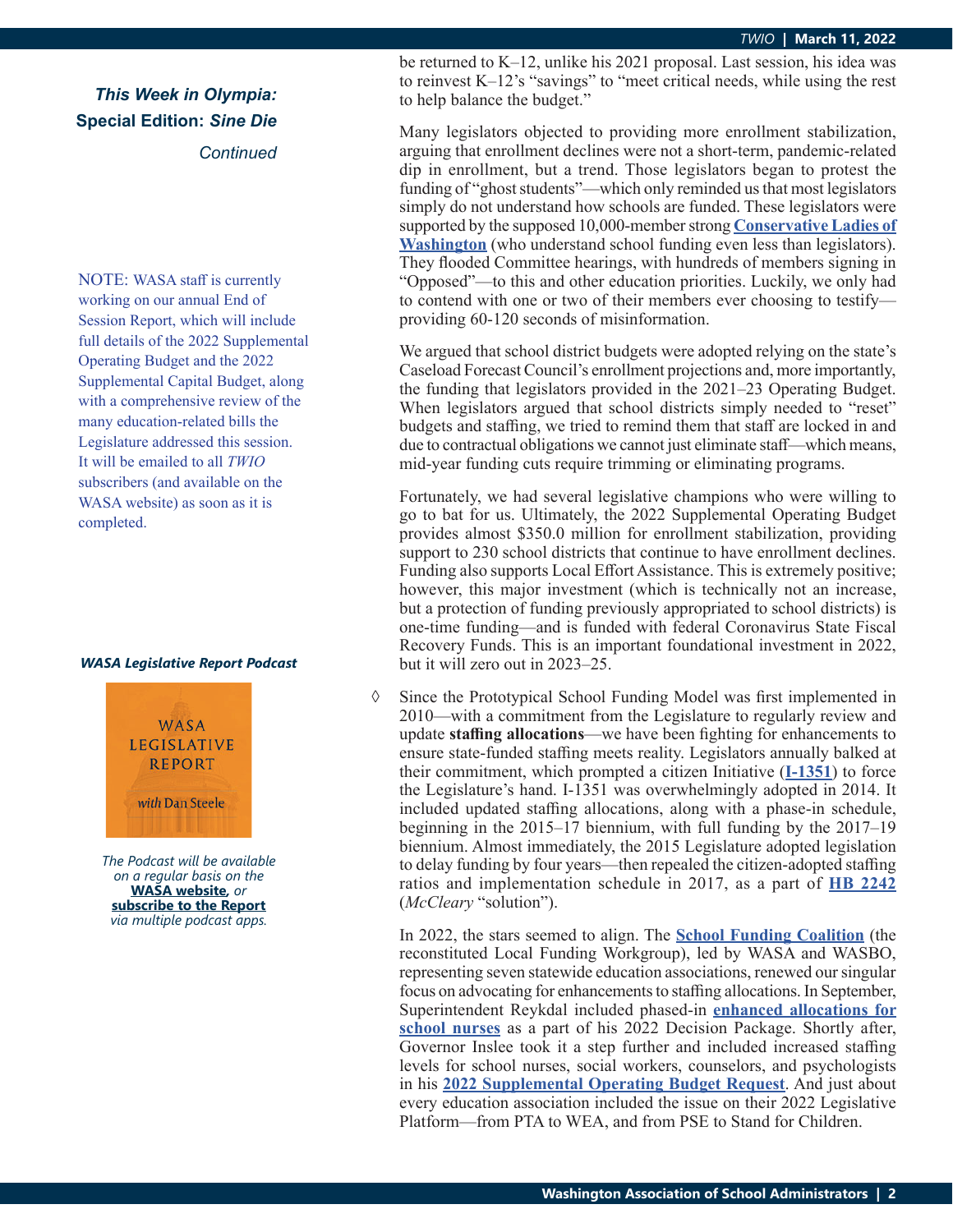#### *TWIO* **| March 11, 2022**

*This Week in Olympia:* **Special Edition:** *Sine Die*

*Continued*

Unlike previous years, key legislators jumped on-board as well. They helped us shepherd two bills through the process and fought for funding behind-the-scenes. Ultimately, legislation was adopted and \$90.6 million is provided in the budget to increase staffing ratios and allocations for Physical, Social, and Emotional support staff as a part of the Prototypical School Funding Model. Staff within this new category are defined as: nurses, social workers, psychologists, counselors, classified staff providing student and staff safety, parent involvement coordinators, and other school district employees and contractors who provide physical, social, and emotional support to students, as defined by OSPI.

We were looking for enhanced allocations to be provided in Fiscal Year 2023 (2022–23 school year); however, in an effort to defer some of the costs into the future, the budget provides for a three-year phase in, from the 2022–23 school year to the 2024–25 school year.

We certainly knew the Legislature would never completely update the staffing ratios in the Prototypical School Funding Model in one year (even when the state had an \$11-15 billion budget "surplus"), but we have been waiting for this jump-start for almost ten years. We will be back in 2023—and beyond—continuing to engage in this fight until the entire Model is updated.

◊ Sometimes success in the legislative arena means preventing someone else from winning. This occurred with the demise of **[SB 5155](https://app.leg.wa.gov/billsummary?BillNumber=5155&Initiative=false&Year=2021)**, regarding **prejudgment interest**. This was one of the many issues in which we engaged that is not a specific "education" issue. Passage of this bill, however, could have had potentially huge negative ramifications for K–12. Supporting (and requesting) the bill were the Trial Lawyers Association, one of the real powerbrokers in Olympia, who play a major role in elections—usually supporting Democrats, who hold the Majority in the House and Senate. They do not always get what they want, but it is usually not a good idea to bet against them.

SB 5155 moved rapidly through the Senate; however, before it passed off the Floor, we were able to get an amendment that exempted "public agencies" (including school districts) from the bill. This set-back frustrated and angered the Trial Lawyers and they dug in. The bill passed out of the House Civil Rights & Judiciary Committee and the House Appropriations Committee, both times with adopted amendments that were structured to appease us (or get around us); however, while the bill became "better," it was still not a good policy. We were not in the fight to perfect the bill (unless that became our only option); our effort was to kill the bill. When the bill reached the House Rules Committee, our team drafted multiple amendments to slow the bill down if it reached the Floor and worked with key legislators to rally support for "No" votes, or support for amendments, as a last resort.

In the end, we were able to complicate and frustrate the conversation and the bill died on the House Floor Calendar, failing to move before the opposite house cut-off deadline. Defeating this bill was a major coalition-building team effort. Most of the education community (excepting the unions) joined together, along with the individual school district lobbyists, our Local Government Coalition partners, school district and local government risk pools, and business organizations in the Liability Reform Coalition. (Thank you to the many school administrators that jumped into the fight, sending texts or e-mails or making phone calls. Sometimes you can question if you have made an impact; however, it was clear your communications were helpful.)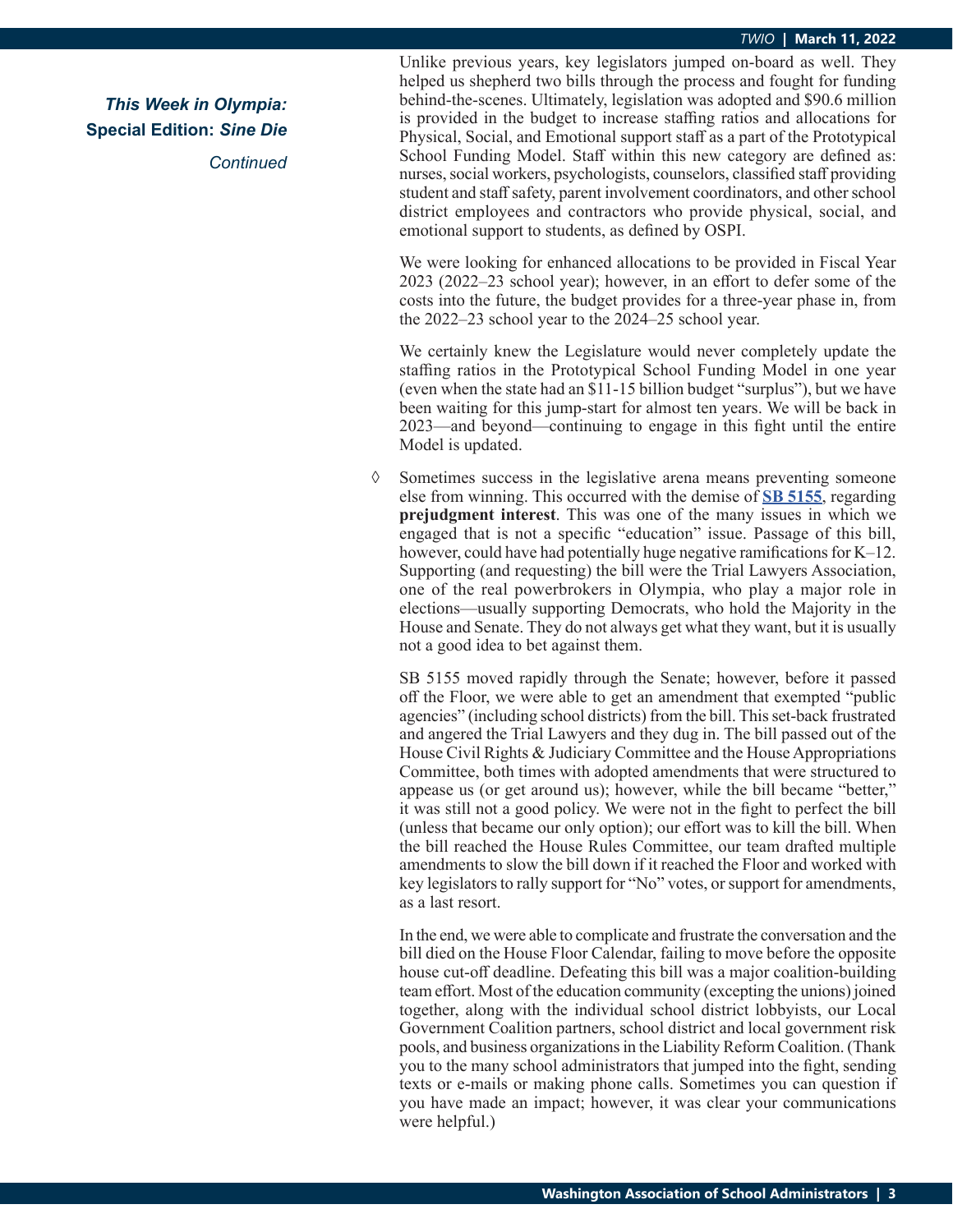*This Week in Olympia:* **Special Edition:** *Sine Die Continued* ◊ We also had some success assisting positive legislation; however, we will just mention one bill here today: **[HB 1699](https://app.leg.wa.gov/billsummary?BillNumber=1699&Year=2021&Initiative=false)**, regarding **retiree work in schools**. This is the bill that would temporarily (through July 1, 2025) increase the number of hours public retirees can work, from the current 867 hours to 1,040 hours per year, without negatively impacting pension benefits. The bill sailed through the House, passing with only three "No" votes. When it reached the Senate, it stalled, even though there was no clear, vocal opposition. After languishing, it was heard and adopted just before the opposite house fiscal committee cut-off. When it reached the Senate Rules Committee, however, the bill stalled again.

Again, associations and school districts supporting the bill were activated and pressed to get the bill out of Rules and onto the Floor. Last week, the bill failed to move out of the Senate by the opposite house cut-off and we thought the bill was lost. We kept a bit of hope alive because the bill was referenced in the House budget, but that was a stretch. In fact, as we continued to push the issue, we were told the bill was NOT "Necessary to Implement the Budget," even if it was referenced in the budget.

In the last week, as *Sine Die* was rapidly approaching, House sponsors and supporters (along with a couple of key Senators) were poking Senate Leadership to move the bill. This prompted us to make a last-ditch effort to twist arms. (Another thank you to those of you who responded to our request to engage this week—on short notice—again sending texts/e-mails or making phone calls.)

Finally, the bill was relieved from the Senate Rules Committee yesterday and moved straight to the Senate Floor. The Senate introduced a striking amendment, which included a necessary technical change requested by the Department of Retirement Services. It was quickly adopted, 45-4, then sent back to the House for concurrence. Shortly after, the House concurred with the amendments, again with only three "No" votes. And the bill is off to the governor for his action.

HB 1699 is certainly not an earth-shattering policy, but it is a positive step that hopefully will prompt some experienced—but retired—educators to return to school districts that are struggling to find staff. This effort seemed hopeless, as we were told "NO" by Senate Leadership multiple times, but as you have heard us say many times, no bill is officially dead until the session ends. Sometimes **[miracles do happen](https://www.bing.com/videos/search?q=do+you+believe+in+miracles+al+michaels&docid=608036458763349185&mid=26FBE4205B02D838A45126FBE4205B02D838A451&view=detail&FORM=VIRE)**.

### **End of Session Report**

WASA staff is currently working on our annual End of Session Report, which will include full details of the 2022 Supplemental Operating Budget and the 2022 Supplemental Capital Budget, along with a comprehensive review of the many education-related bills the Legislature addressed this session. It will be emailed to all *TWIO* subscribers (and available on the WASA website) as soon as it is completed.

## **AEA**

### By Mitch Denning

The 67th Legislature is officially completed as *Sine Die* adjournment happened last night. In looking back over this session, it's been a very good one for both our associations. As a point of personal privilege, I would like to thank the eight members of our AEA board who have served faithfully during this supplemental session. They are leaders in their associations, and they, along with a number of their members, have significantly impacted sound K–12 policies and budgets that are beneficial for our students.